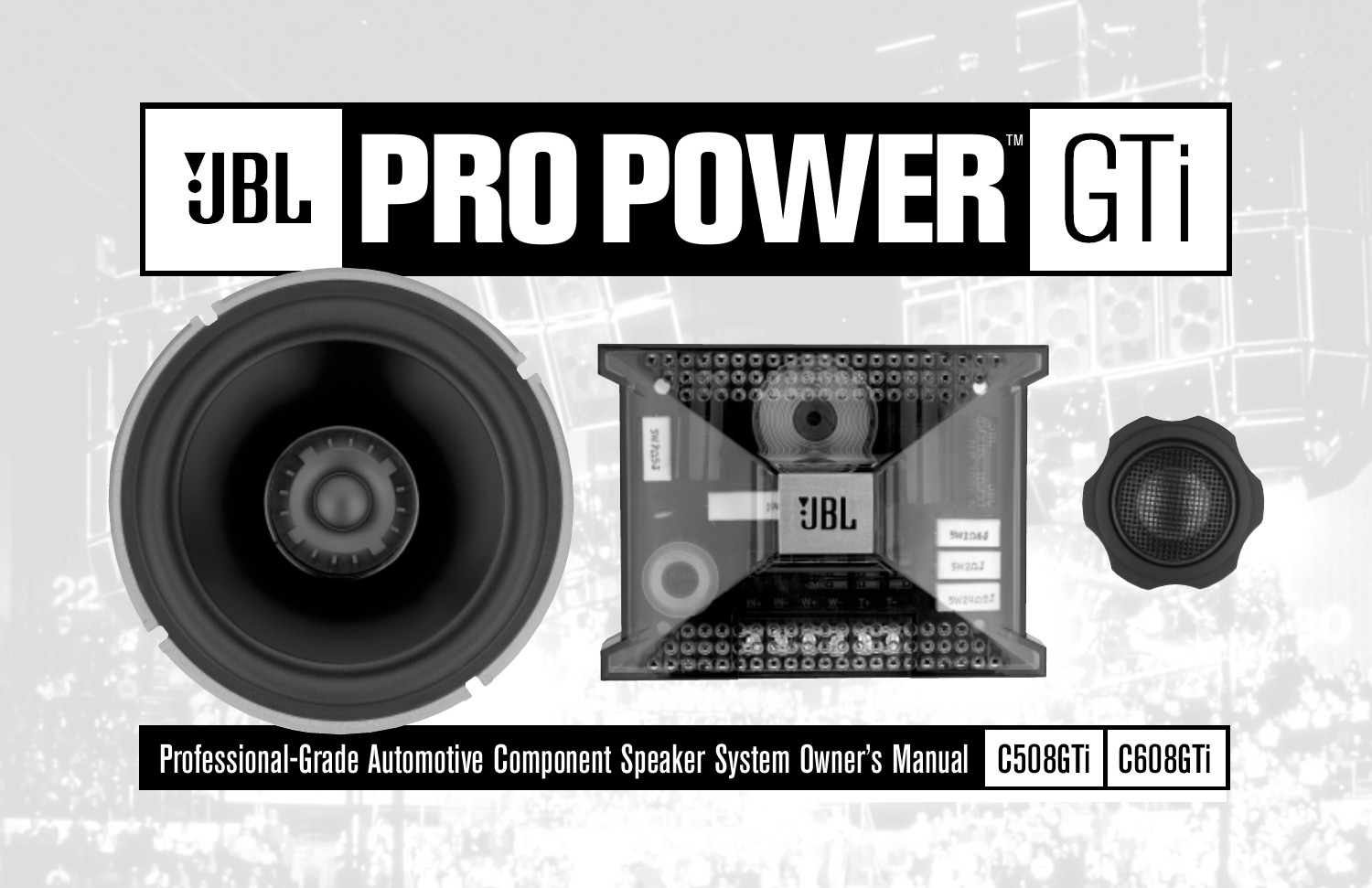# The Official Brand of Live Music

**Important:** Installation of automotive stereo components can require extensive experience performing a variety of mechanical and electrical procedures. Although these instructions explain how to install a GTi component system in a general sense, they do not show the exact installation method for your particular car. If you don't feel you have the necessary tools or experience, ask your authorized JBL car audio dealer about professional installation options.

**Warning:** Playing loud music in your automobile can permanently damage your hearing as well as hinder your ability to hear traffic. We recommend listening at low volume while driving. JBL accepts no liability for hearing loss, bodily injury or property damage resulting from use or misuse of this product.

## **A Note About System Performance**

For the best performance possible, the GTi components should be used with a two-channel amplifier with output power of at least 50W RMS per channel. The passive crossover contains impedancecompensating circuitry and has been computer-optimized for the flattest possible frequency response with the tweeter flushmounted, on-axis with the listener. The combined responses of the speakers and passive crossover constitute a 4th-order Linquitz-Riley acoustic alignment and cannot be duplicated with any electronic crossover currently available for car audio use. Consequently, bi-amping a GTi component system with an electronic crossover is not recommended.

### **Speaker Placement**

Figures 1–4 show possible speaker placements in the order of most desirable to least desirable. Kick-panel mounting will provide the best staging and imaging in most vehicles.



**Figure 1. Mounting the woofer and tweeter in the kick panels** 



**Figure 2. Mounting the woofer in the door and the tweeter in the kick panel**



Fig 1 Fig 3 **Mounting the woofer and tweeter in the Figure 3. doors** 



**Figure 4. Mounting the woofer in the door and the tweeter in the dash** 

#### **Tweeter Installation**



**Figure 5. Surface-mounting the tweeter: first push in (1), then turn (2)**



**Figure 6. Flush-mounting the tweeter: first push in (1), then turn (2)**

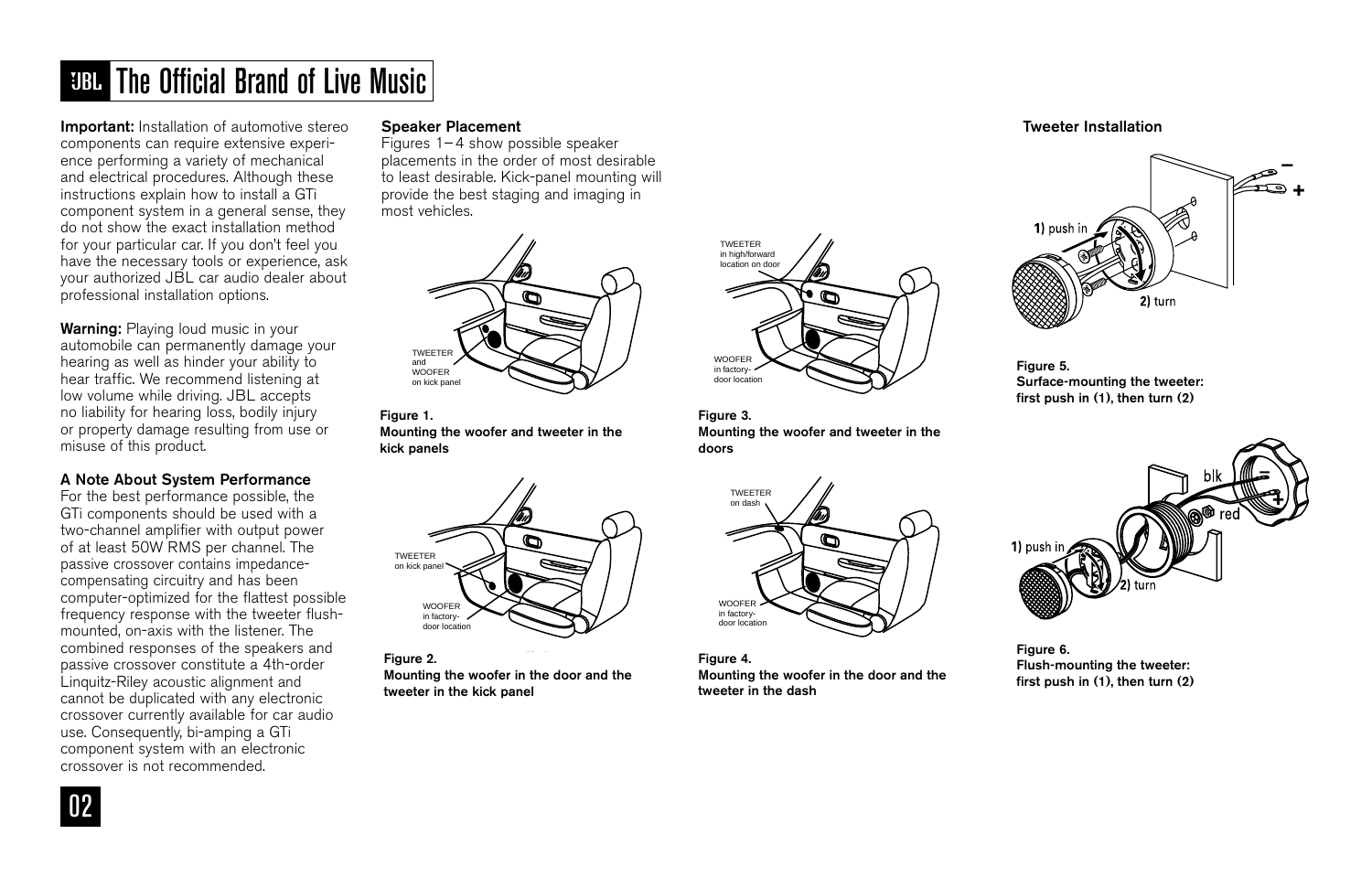#### **Woofer Installation**



**Mounting the C508GTi or C608GTi woofer where there is no factory speaker location. To mount the C508GTi in factory locations, omit the grille and grille tray.**



**Figure 8. Mounting the C608GTi woofer in standard 5-1/4" holes (in many Japanese and American automobiles)**



**Figure 9. Mounting the C608GTi woofer in 165mm holes (in many European and American automobiles)**

#### **Electrical Connections and Crossover Adjustments**



speaker output

**Figure 10. Connecting the speakers and the amplifier to the crossover**





**Figure 11. Adjust the crossover using the jumpers provided**





03